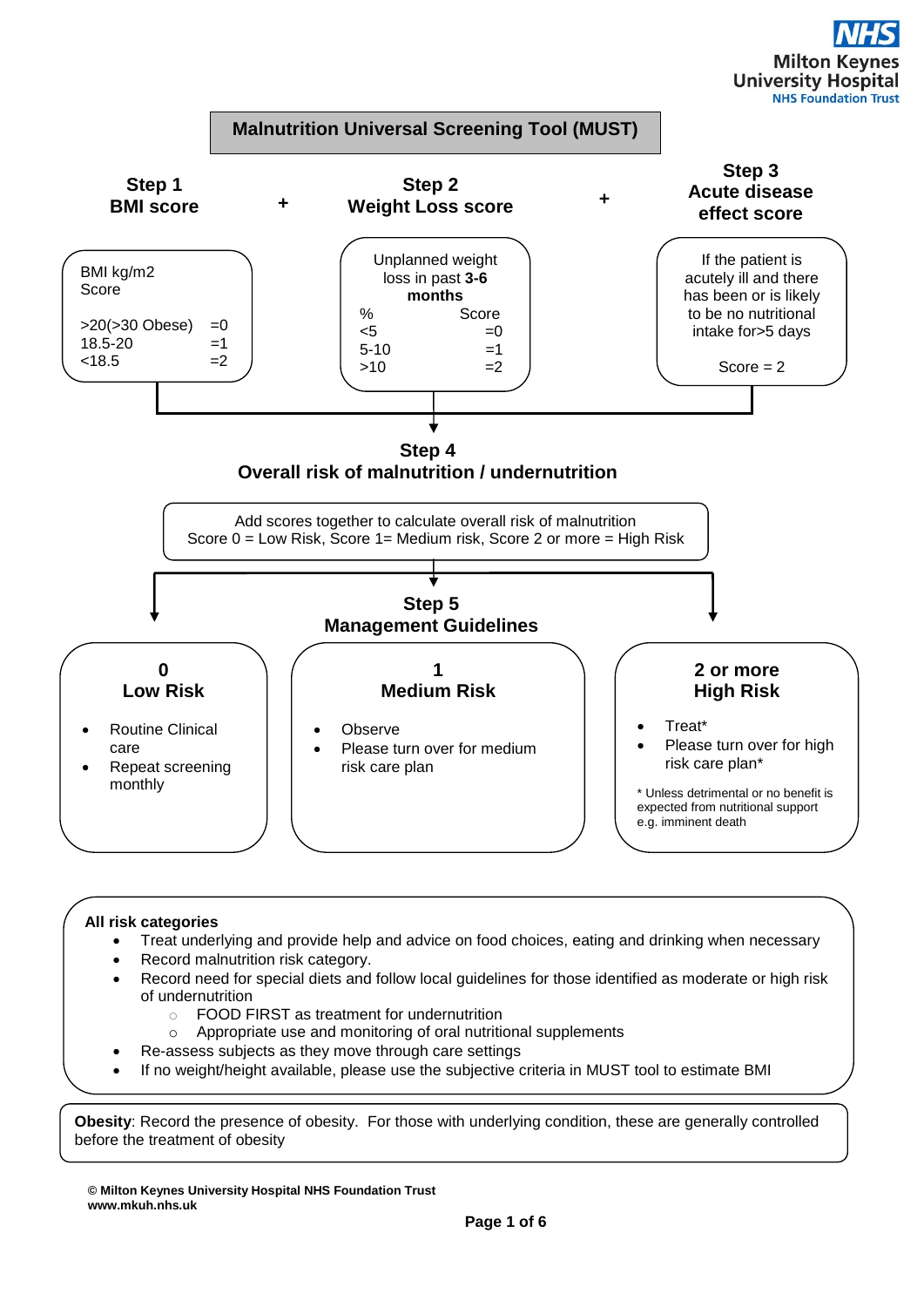## **FOOD FIRST as treatment for undernutrition**

This treatment focuses on helping people gain weight from using "ordinary" food. It is useful to ask a patient about their "likes" and dislikes" and to tailor the advice you give them based on this information. Most people need an additional **300 to 600 kcal a day** to help them put on some weight.

| <b>Risk</b>   | <b>MUST</b> | <b>ACTION POINTS to include in a nutrition care plan</b>                                                                                                                                                                                                                                                                                                                                                                                                                                                                                                                                                                                                                                                                                                                                                                                                                                                                                                                                                                                                                                                                                                            |  |  |
|---------------|-------------|---------------------------------------------------------------------------------------------------------------------------------------------------------------------------------------------------------------------------------------------------------------------------------------------------------------------------------------------------------------------------------------------------------------------------------------------------------------------------------------------------------------------------------------------------------------------------------------------------------------------------------------------------------------------------------------------------------------------------------------------------------------------------------------------------------------------------------------------------------------------------------------------------------------------------------------------------------------------------------------------------------------------------------------------------------------------------------------------------------------------------------------------------------------------|--|--|
| category      | score       |                                                                                                                                                                                                                                                                                                                                                                                                                                                                                                                                                                                                                                                                                                                                                                                                                                                                                                                                                                                                                                                                                                                                                                     |  |  |
| Low           | 0           | No action necessary, repeat screening monthly                                                                                                                                                                                                                                                                                                                                                                                                                                                                                                                                                                                                                                                                                                                                                                                                                                                                                                                                                                                                                                                                                                                       |  |  |
| <b>Medium</b> | 1           | 1. Provide a high calorie, high protein diet (see page 4)<br>2. Fortify the diet (see page 4)<br>3. Provide two nourishing snacks a day in-between meals (see page 4)<br>4. Provide nourishing drinks each day between meals (see page 3)<br>5. Request the GP prescribes a multivitamin and mineral supplement<br>6. Complete food record charts every 3 days and review food intake<br>7. Weigh weekly<br>These actions should continue for as long as the score is medium risk.                                                                                                                                                                                                                                                                                                                                                                                                                                                                                                                                                                                                                                                                                  |  |  |
| High          | 2 or more   | 1. Provide two homemade booster drinks a day between meals (see page<br>3)<br>+ then follow as above i.e.<br>2. Provide a high calorie, high protein diet (see page 4)<br>3. Fortify the diet (see page 4)<br>4. Provide two nourishing snacks a day in-between meals (see page 4)<br>5. Provide other nourishing drinks each day between meals (see page 3)<br>6. Request the GP prescribes a multivitamin and mineral supplement<br>7. Complete food record charts every 3 days and review food intake<br>8. Weigh weekly<br>If high risk for two consecutive monthly weights and their weight has<br>declined, refer the resident to the GP for assessment for nutritional<br>supplements.<br>A sheet on oral nutritional supplements is enclosed, which details the<br>criteria that must be met in order for the GP to consider prescribing in line<br>with MKCCG guidelines. Please give this to the GP.<br>You will also need to complete the Care Home Prescription Request Form<br>and give that to the GP.<br>Please note that if nutritional supplements are commenced and taken<br>successfully, the multivitamin and mineral tablet should be stopped. |  |  |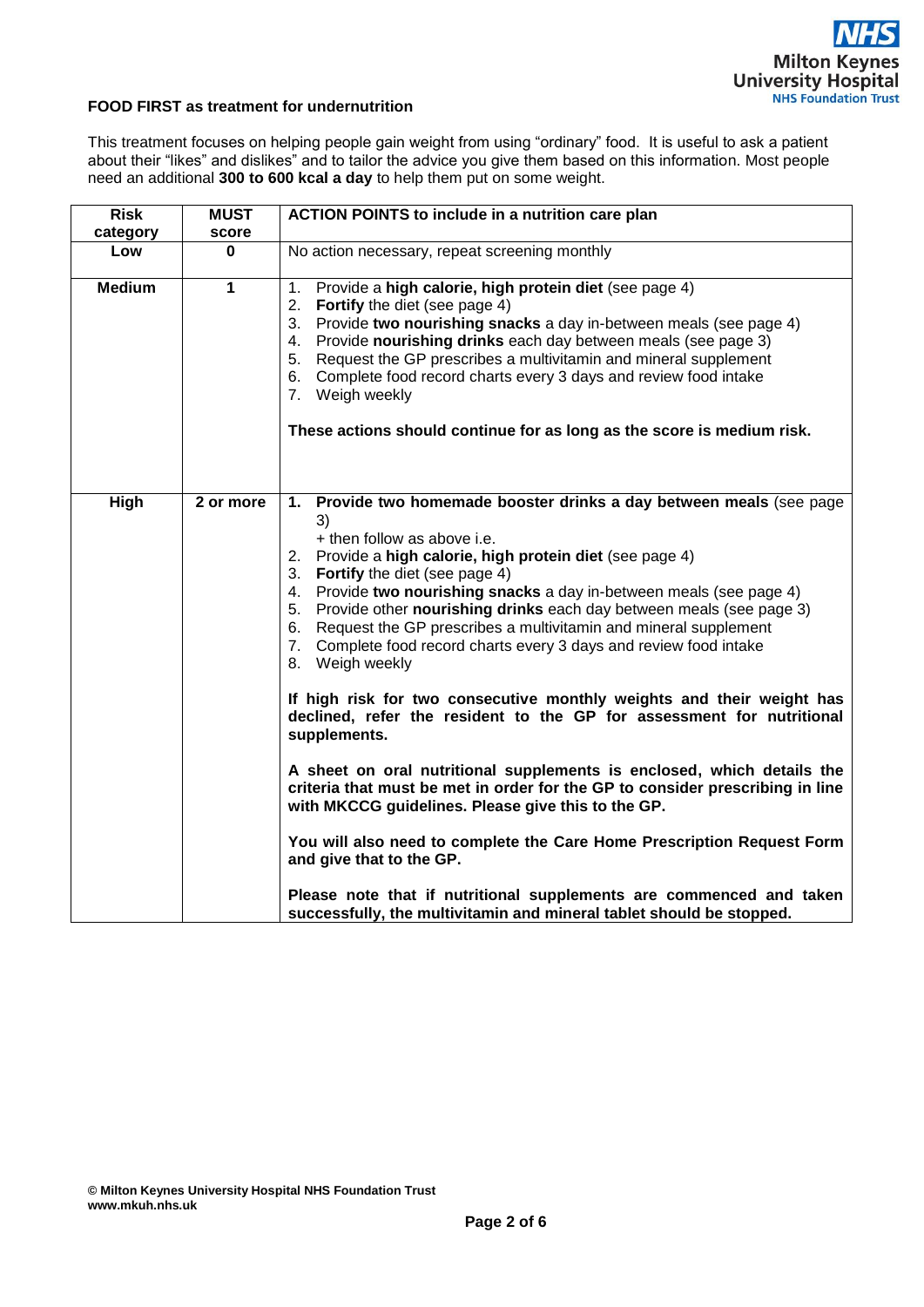

## **Nourishing Drinks**

Give in between meals. For milky drinks, use the fortified milk recipe overleaf.

Hot Milky Drink e.g. Coffee/Ovaltine/Hot Chocolate – make entirely with fortified milk and add extra cream or just hot fortified milk on its own if preferred

Creamy Soups - or cuppa soups made with fortified milk rather than water

Milkshakes – ready-made or can be made using the fortified milk and adding flavoured yoghurt/ice cream and fruit (blend to smooth)

Simple Milkshake – add Nesquick/Crusha syrup/Supermarket brand milkshake powder or syrup to fortified milk and mix well

Fruit Smoothies – either shop bought or homemade. Blend fruits in a blender with fruit juice **(avoid fruit smoothies for those with diabetes)**

Over the Counter Supplement Drinks *-* they are available at most chemists and supermarkets and are available in savoury (soups) and sweet (milkshake) versions

#### **Homemade booster drinks**

| Recipe                                                       | <b>Calories</b> | <b>Protein</b> |
|--------------------------------------------------------------|-----------------|----------------|
| <b>Strawberry Cooler</b>                                     | 215             | 9              |
| 150 mls of full fat milk                                     |                 |                |
| 1/2 carton full cream yoghurt                                |                 |                |
| 3 oz of tinned strawberries                                  |                 |                |
| liquidise all ingredients together and use sugar to taste    |                 |                |
| <b>Banana Shake</b>                                          | 335             | 10             |
| 200mls full fat milk                                         |                 |                |
| 1 small banana                                               |                 |                |
| 1 scoop vanilla ice cream                                    |                 |                |
| liquidise all the ingredients and top with a squirt of cream |                 |                |
| Honey warmer                                                 | 225             | 10             |
| 200mls warm milk                                             |                 |                |
| 2 tbsp milk powder                                           |                 |                |
| 1 tbsp honey                                                 |                 |                |
| sugar to taste                                               |                 |                |
| <b>Hot Chocolate</b>                                         | 290             | 12             |
| 200mls of warm milk                                          |                 |                |
| 2 tbsp milk powder                                           |                 |                |
| 2 tbsp drinking chocolate                                    |                 |                |
| a swirl of cream to serve                                    |                 |                |
| <b>Choca Chocolate</b>                                       | 430             | 12             |
| 200mls full fat milk                                         |                 |                |
| 2 scoops ice cream                                           |                 |                |
| 2 heaped tsp drinking chocolate                              |                 |                |
| Blend together and serve                                     |                 |                |

# **Other ideas for booster drinks**

- try flavoured ice creams, milk shake powder and syrups
- experiment with different fruits, either tinned or fresh
- add sugar, honey, jam or syrup for extra calories (avoid adding sugary foods for those with diabetes)
- try cream, yoghurt, ice cream, condensed or evaporated milk instead
- use malted drink powder e.g. Horlicks, Ovaltine, etc instead of drinking chocolate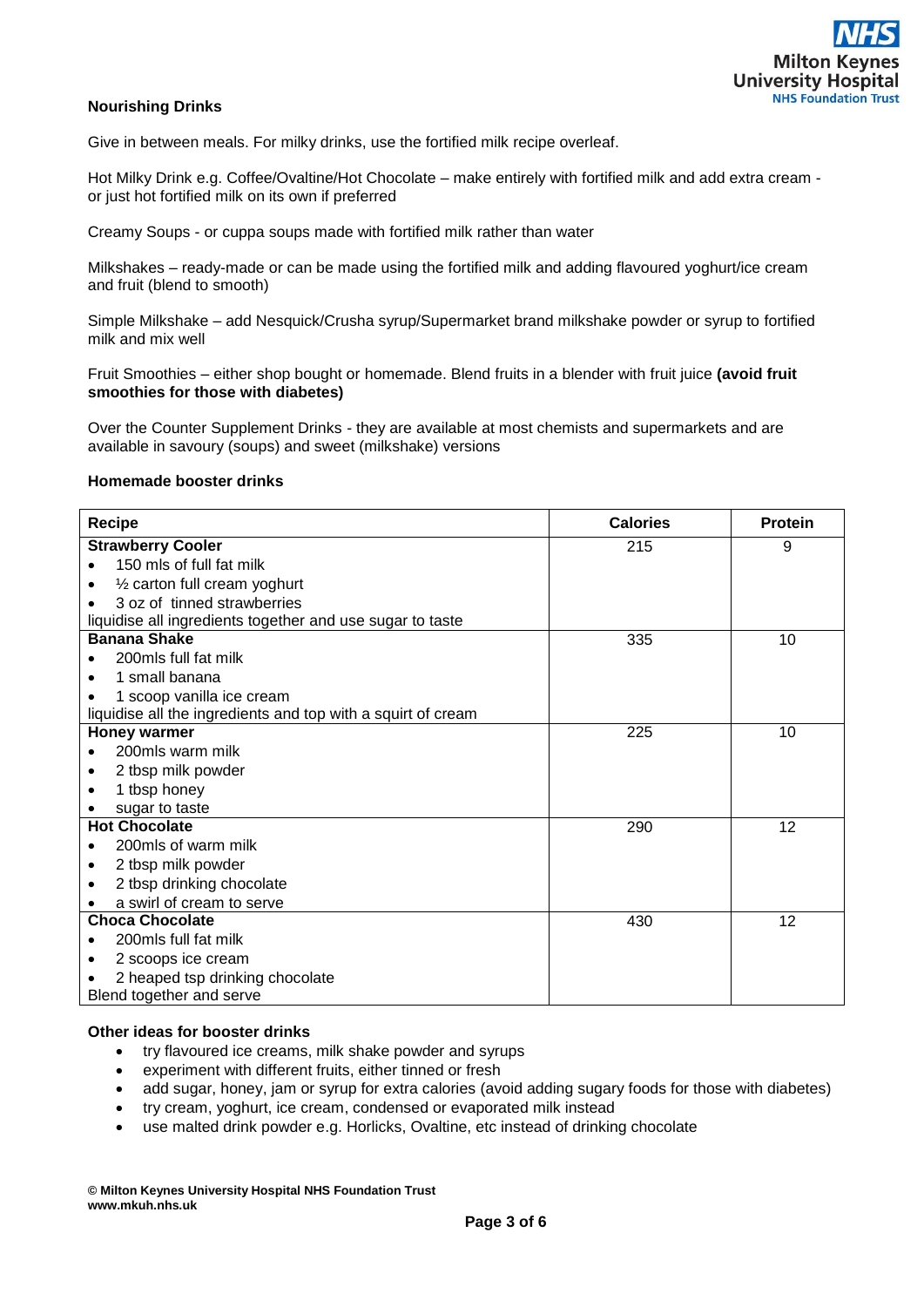

## **High calorie, high protein diet (Food First)**

**Offer food little & often**, rather than large amounts in one go – aim to provide 3 small meals and 2-3 snacks or nourishing drinks per day.

**Offer high calorie versions** of foods & snacks - try to avoid low fat or low calorie products.

**Offer full fat dairy produce** – whole milk (with a blue top), full fat cheese and yoghurts.

**Protein** is essential for repair & healing – provide foods and snacks high in protein. Examples include dairy produce, fish, meat, well cooked eggs, nuts, lentils, beans, soya & Quorn.

**Fluid** – Offer 6-8 tall glasses/large mugs of drink every day. This is important for general health but is even more essential if pressure sores are present- and it also helps to prevent constipation.

Make the most of any food or drink by **fortifying** them.

#### **How to fortify foods and drinks**

**Fortified milk recipe:** mix 3-4 tablespoons of dried skimmed milk powder in to a pint of whole (blue top) milk and use this in breakfast cereal/foods and drinks throughout the day

**To savoury foods add:** cream, butter or margarine, grated or cream cheese, full fat Greek natural yoghurt, mayonnaise, or other high calorie dressing, creamy sauces, olive oil, humus, avocado, peanut butter

**To sweet foods add:** cream, condensed or evaporated milk, skimmed milk powder, custard, ice cream, sugar, jam, honey, syrup, maple syrup, grated chocolate, dried fruit (avoid adding sugary foods for those with diabetes)

#### **High calorie and protein nourishing snack suggestions**

Between meal snacks can be a great way of providing extra calories.

| High calorie and protein snack ideas                                       | Calories(Kcal) |
|----------------------------------------------------------------------------|----------------|
| 1 glass (200mls) of whole milk or milk substitute and 2 digestive biscuits | 270            |
| 2 match box size pieces of cheese and an apple or a bunch of grapes        | 300            |
| 3 x chocolate digestives                                                   | 251            |
| Chelsea bun                                                                | 285            |
| Thick and creamy yoghurt                                                   | 160            |
| Peanut butter (&jam) sandwich (2 slices bread)                             | 250-310        |
| Milk pudding (150g) with 2 tablespoons of double cream                     | 500            |
| 2 crackers or digestives with butter and cheese                            | 300            |
| Jam doughnut or scone with butter / cream and jam                          | 252            |
| Packet of crisps (40g bag)                                                 | 212            |
| Mixed nuts (25g small bag)                                                 | 243            |
| Bowl of cereal and fortified milk                                          | 200-250        |
| 2 x toasted crumpet or malt loaf topped with butter                        | 250            |
| Medium sausage roll or 2 mini pork pies or a slice of quiche               | 275            |
| Croissant with jam/butter                                                  | 250            |
| 2 samosa (vegetable / meat)                                                | $326 - 380$    |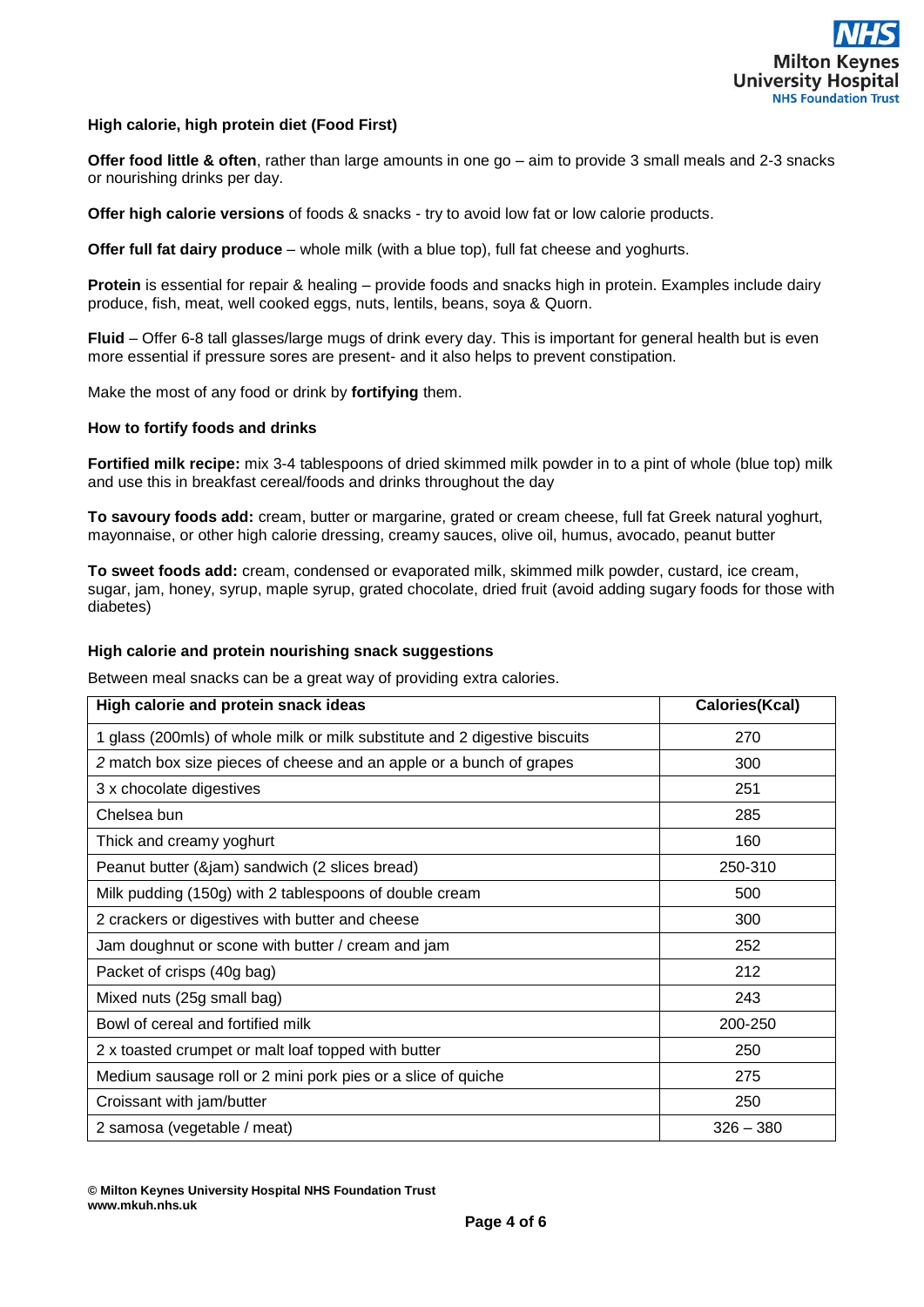

## **Guidance on Prescribing Oral Nutritional Supplements (ONS) in Milton Keynes**

Milton Keynes CCG has produced guidance for GPs to ensure appropriate prescribing of ONS. GPs have access to the full guidance but a summary is detailed below for your information.

Please remember to complete a Care Home Prescription Request Form and give this to the GP if you are requesting an oral nutritional supplement from them.

## **Before prescribing ONS**

Patients **should not** be prescribed ONS ("sip feeds") without:

- trialling a high calorie/high protein diet for at least one month (see FOOD FIRST as treatment for undernutrition)
- being identified as high risk of undernutrition according to MUST and have ongoing weight loss following a high calorie/high protein diet for two consecutive months/two consecutive occasions.

#### **Starting a patient on an ONS - What GPs may prescribe**

If the patient meets ACBS Criteria and has failed to gain weight using Food First then the GP can prescribe:

First line ONS – b.d. dose (two daily) - **in between meals** to provide approximately 600 calories per day see below for formulary.

The GP will prescribe a starter pack or an initial 7 day supply followed by monthly acute prescription. The prescription should state "order patient preference" or "supply mixed flavours" – unless the patient would like just one flavour.

It is essential that the patient continues with Food First alongside ONS but if ONS are prescribed then the multivitamin and mineral supplement will be stopped.

#### **Patients with dysphagia who have been recommended thickened fluids by a speech & language therapist must be referred to dietetics for specialist input and consideration of a pre-thickened ONS**

| First Line Products for Primary Care - Provided ACBS Approved |                                             |                                                        |                                                    |  |  |
|---------------------------------------------------------------|---------------------------------------------|--------------------------------------------------------|----------------------------------------------------|--|--|
| Type                                                          | <b>Product</b>                              | Unit                                                   | <b>Comments</b>                                    |  |  |
| <b>Milkshake Powder</b>                                       | Aymes <sup>®</sup> Shake                    | 7 x 57g sachets<br>(Sample pack is<br>more expensive - | Make up with whole<br>milk<br>Check patient/carers |  |  |
|                                                               | <b>Ensure® Shake</b>                        | 5 sachets)                                             | able to prepare                                    |  |  |
|                                                               |                                             | 7 x 57g sachets                                        |                                                    |  |  |
| <b>RTD Milkshake Style</b>                                    | <b>Aymes® Complete</b>                      | 4 x 200ml bottles                                      |                                                    |  |  |
|                                                               | Ensure® Plus Milkshake<br><b>Style</b>      | 220ml bottle                                           |                                                    |  |  |
|                                                               | <b>Fresubin® Energy</b>                     | 200ml bottle                                           |                                                    |  |  |
| <b>RTD Compact Milkshake</b>                                  | <b>Ensure® Compact</b><br><b>Nutriplen®</b> | 4 x 125ml bottles                                      | If poor drinker                                    |  |  |
|                                                               |                                             |                                                        |                                                    |  |  |
| <b>RTD Juice Style</b>                                        | <b>Ensure® Plus Juce</b>                    | 220ml bottle                                           | Primary care should<br>avoid initiating this type  |  |  |
|                                                               | Fresubin <sup>®</sup> Jucy                  | 4 x 200ml bottles                                      | if patient has diabetes                            |  |  |
| <b>Savoury (Soup Powder)</b>                                  | Vitasavoury <sup>®</sup> 200                | 24 x 33g cups                                          | Make up with whole<br>milk                         |  |  |
| <b>RTD Savoury (Soup)</b>                                     | <b>Ensure® Plus Savoury</b>                 | 220ml bottle                                           | Can be warmed                                      |  |  |

**© Milton Keynes University Hospital NHS Foundation Trust www.mkuh.nhs.uk**